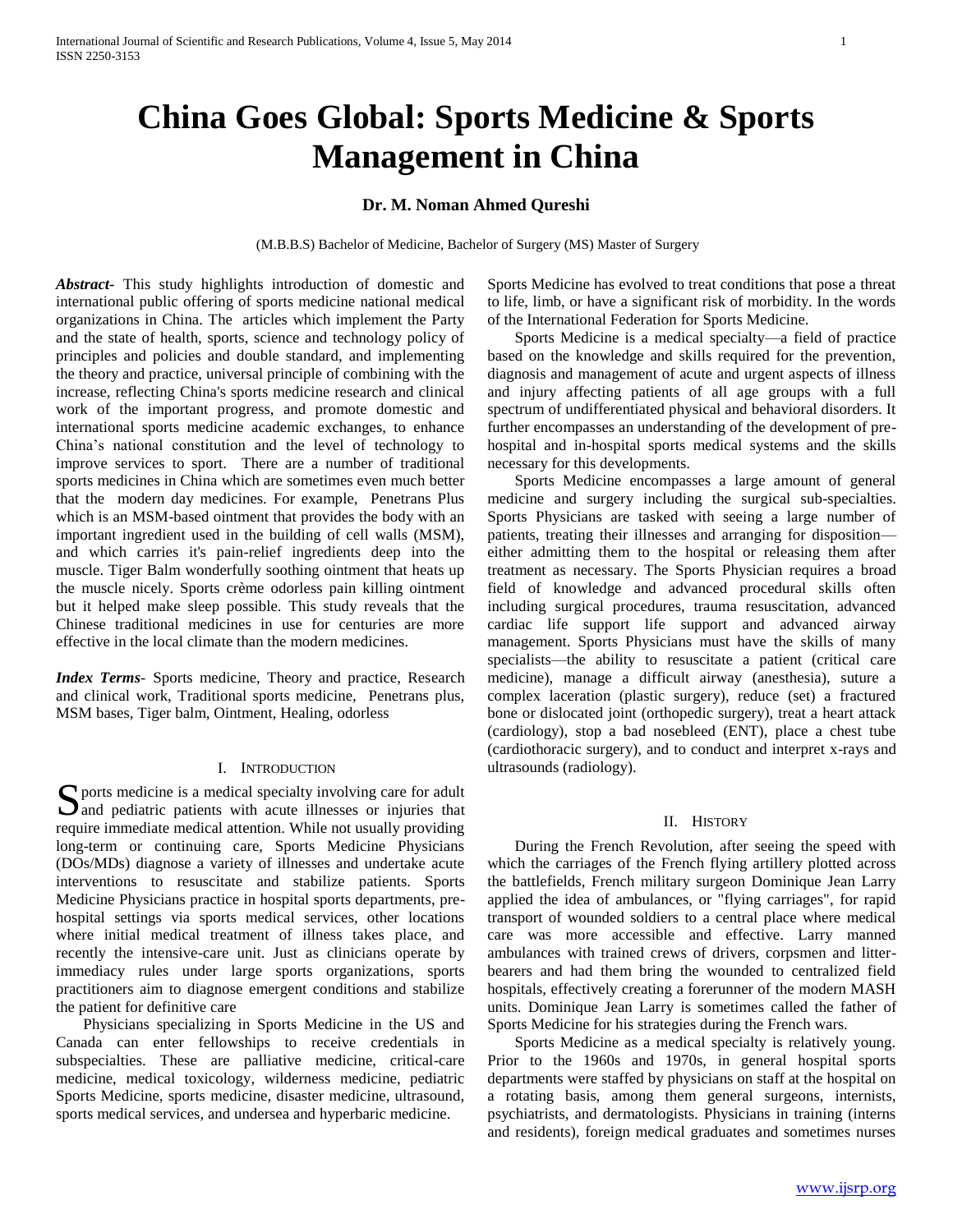also staffed the Sports Department. Sports Medicine was born as a specialty in order to fill the time commitment required by physicians on staff to work in the increasingly chaotic sports departments of the time. During this period, groups of physicians began to emerge who had left their respective practices in order to devote their work completely to the Sports Medicine. The first of such groups was headed by Dr. James DeWitt Mills who, along with four associate physicians; Dr. Chalmers A. Loughridge, Dr. William Weaver, Dr. John McDade, and Dr. Steven Bednar at Alexandria Hospital, Virginia, established 24/7 year-round sports care, which became known as the "Alexandria Plan". It was not until the establishment of American College of Sports Physicians (ACEP), the recognition of Sports Medicine training programs by the AMA and the AOA, and in 1979 a historical vote by the American Board of Medical Specialties that Sports Medicine became a recognized medical specialty. The first Sports Medicine residency program in the world was begun in 1970 at the University of Cincinnati and the first Department of Sports Medicine at a U.S. medical school was founded in 1971 at the University of Southern California.

 There are only two academic societies in Sports Medicine in China, Chinese Association of Sports Medicine and Chinese College of Sports Physicians, Chinese Association of Sports Medicine was established in 1986, under the management of the China Medical Society (CMS). However, China, Chinese Association of Sports Medicine was organized by the Ministry of Public Health in 2009. Their primary missions and tasks are not yet clearly defined. As a matter of fact, there are some overlaps in terms of organization administrators and academic activities.

 The current post-graduate Sports Medicine training process is highly complex in China. The first Sports Medicine postgraduate training took place in 1984 at the Peking Union Medical College Hospital. Because specialty certification in Sports Medicine has not been established, formal training is not required to practice Sports Medicine in China. For those physicians that do choose to obtain training in Sports Medicine, several options are available. Graduates from medical school can apply directly to hospitals for staff physician-in-training positions, which eventually lead to a staff position at that same hospital. In addition, physicians from smaller hospitals can go to those larger academic centers for a 6 to 12-month post-graduate re-education. While these physicians may undergo the same training as the staff physicians, they will return to their own hospital once their training is completed. Finally, physicians having completed previous post-graduate training may choose to apply for fellowship positions for further training in Sports Medicine.

 About one decade ago, Sports Medicine residency training was centralized at the municipal levels, following the guidelines issued by The Ministry of Public Health. Residency programs in all hospitals are called residency training bases, which have to be approved by local health governments. These bases are hospitalbased, but the residents are selected and managed by the municipal associations of medical education. These associations are also the authoritative body of setting up their residents' training curriculum. All medical school graduates wanting to practice medicine have to go through 5 years of residency training at designated training bases, first 3 years of general rotation followed by 2 more years of specialty-centered training.

"Chinese Sports Medicine" is more commonly known as Traditional Chinese Medicine , a very effective healing modality that works without drugs (so, naturally, health insurance covers hardly any of it). But I very much like the term "sports medicine", because it's indicative of one kind of problem that it handles exceptionally well. (It also handles headaches, back pain, and many other problems. But categorizing it as "sports medicine" contrasts it nicely with "internal medicine", favor a nutritional approach.

 For centuries, Chinese sufferers have sought relief from such injuries by consulting practitioners of Chinese medicine, who specialize in a sub-branch of sports or accident injuries. One of the best clinics, located in Oakland's Chinatown, draws Chinese restaurant workers, high school-soccer players, and the occasional in-the-know Westerner, perhaps fresh from a biking bang-up. Run by a father-son team from Hong Kong, the tiny clinic is essentially a one-room fix-it shop, where the patient sits on a stool and is tended to while other patients waiting their turn look on interestedly. After a careful examination of the injured site, Simon Tang, who speaks English, or his Chinese-speaking father, will give a vigorous but careful massage, slapping, pummeling, pressing, jabbing, and rubbing the area of injury. Then an aromatic dark paste of Chinese herbs will be laid across the injury and wrapped with a flexible gauze bandage. The opposite of Western medical practices, which advocate immobilization and painkillers, this Chinese treatment is based on increasing blood flow to the injury to speed healing. Expect to return multiple times, depending on the severity of the injury. The real bottom line? It works.

Here's what those techniques are doing:

#### III. ACUPUNCTURE

 Acupuncture was used for allergies, and got nowhere (an example of using an external technique for an internal problem that was better treated nutritionally, as described in Conquering Allergies. But for sports injuries, it does appear to have its uses. In his treatments, electrodes are attached to the needles, and a runs a small, battery-powered current through them. Then it is ramped up the current until the patient feels a twitching sensation. (It feels odd, at first, until one gets used to it.)

 The purpose of the current is that negative leads can decrease vasodilation (dilation of the blood vessels) hence reduction of edema/swelling of injured tissues. Positive leads can increase vasodilation, which results in pain relief.

 It seems that, in China, doctors come by every few minutes and jiggle the needles. That creates a pretty intense sensation that people in China are accustomed to. Since it's new to Westerners, it feels painful at first--mostly because its a strange sensation.

The technique is to rise it up until one tells that it feels painful, then this is backed it off and leaves it there, just below the pain threshold. Eventually, though, one gets to a position from where one doesn't mind the twitching sensation, and the physician can use a stronger current.

 So with the muscles mildly twitching--which is significant for two very important reasons. First, it activates the lymph system, which drains away cellular wastes and pathogens killed by the immune system. The lymph system only works in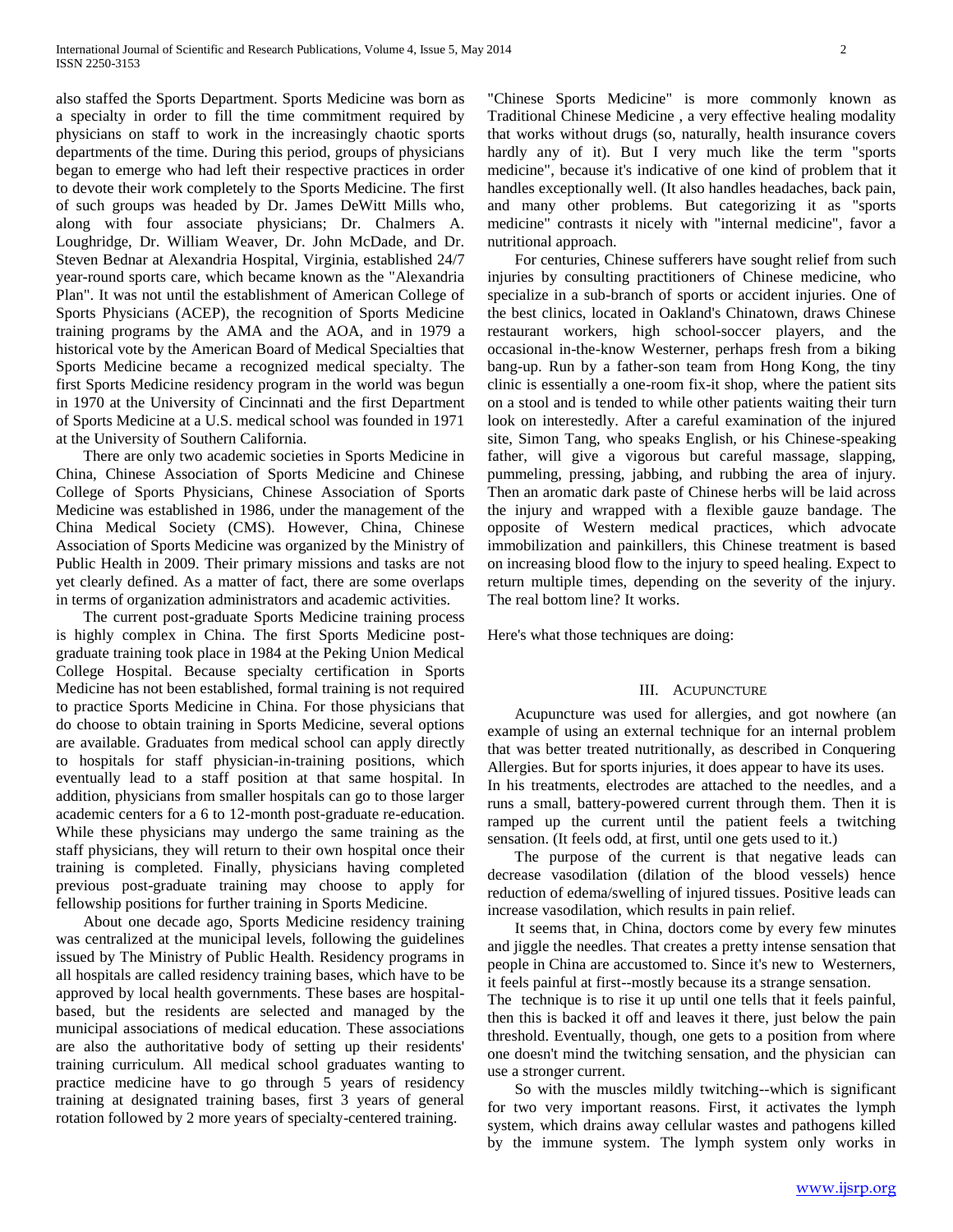response to muscle contraction, as the contractions squeeze the lymph through tiny, one-way valves.

 Second, the muscles squeeze the capillaries, which helps to move blood to the tissues and away from it. (That action is most significant when there is capillary damage. It's like a puddle of old rain water that has collected on the ground--the contracting muscles help to pump it away, so it can be replaced with "fresh water" or, in this case, fresh blood.)

#### **Heat Lamp**

 The infrared heat lamp penetrates deep into the muscles, warming them, relaxing them, and increasing blood flow. The blood carries oxygen and nutrients, supplying both the energy and the building blocks needed for cellular repair and growth.

#### **Massage**

 Deep tissue massage breaks up adhesions (scar tissue), and further improves blood flow to promote healing. The muscle warming and relaxing that precedes it allows the practitioner to go much deeper before you feel any real pain.

#### **Heating Cups**

 Imagine the biggest hickey you've ever had in your life. That's what the heated cups do. But rather than putting them on the injury, you place them next to it, to draw away blood that's clogging up the works.

## **Heat for Healing**

 Imagine you've gone to a disaster site where both the water mains and the sewage lines are broken. Water is flooding the place, because it has nowhere to drain. That's basically what you see with your basic injury. The repair crew (nutrients in the blood) can't get to the houses they need to fix (cells), because there's water everywhere. So the first step is to minimize the damage.

 In the West, we use the RICE formula (rest, ice, compression, elevation), for the first 24 hours. After that, you're supposed to use RH (rest and heat). The ice and elevation turns off the water, in effect, so water stops flooding the place. After that, heat is used to improve blood flow, so that nutrients (the repair crew) can do their work.

 In the East, the approach is to get new blood to the cells as quickly as possible, so the repair crews can go to work immediately. But what to do about the flooding? The approach is to put in water pumps to take it away and put it somewhere else.

#### **Those water pumps come in two forms:**

 1.**The heated cups** – Cups will be placed to either side of the injured area, so blood is drawn away from the injury site. The swelling and inflammation of the injured area is immediately reduced, allowing fresh, oxygenated blood to get to the injury, along with the nutrients it carries.

 2. **Acupuncture** – Depending on the current direction and placement of the needles, the resulting vasodilation, vasoconstriction, and general muscle twitching does some combination of stimulating drainage, stimulating blood flow, or restricting blood flow, as appropriate.

## **Multi-Target Healing**

 It's even possible to work on multiple areas at once. For example, you have scar tissue from old injuries in my right knee and ankle, and you are carrying some excess belly fat that has stubbornly resisted reduction despite two years of fairly intensive effort.

 So, in a recent session we had acupuncture pins and heat lamps on the ankle, knee, upper arm, and belly. In effect, we did whole-spectrum healing, all in the same hour.

#### **Stages of Recovery**

As with all such recovery, the healing occurs in three distinct stages:

#### **1. Recover passive range of motion, without pain.**

 In this case, use the good arm to lift the injured arm, or brace it against a wall and move my body, working to get the arm stretched out as far as it can go. Doing so helps to break up scar tissue (it hurts, but you don't want to do too much at any one time), and brings more blood to the area for healing. (Scar tissue doesn't stretch. It tears. So this part of the process ensures that things are healing with useful muscle tissue.)

#### **2. Recover active range of motion, without pain.**

 In this case, it means moving the arm under its own power, through its full range of motion. When that can be done without pain, it means that the muscle tissue has fully healed.

#### **3. Rehabilitation work.**

 Training the muscle using various forms of resistance to make it stronger. At this stage, you recover full use of the injured limb. You also strengthen the muscles all around the injured area (the supporting muscles), which stabilize the limb in use and help prevent future injury.

#### **Additional Ointments**

 These aren't recommended by Chinese medicine in particular, but in the spirit of full disclosure,

## **Penetrans + Plus**

 An MSM-based ointment that provides the body with an important ingredient used in the building of cell walls (MSM), and which carries it's pain-relief ingredients deep into the muscle. (MSM is kind of like a trucking firm. It transports whatever you want.

#### **Tiger Balm**

 Wonderfully soothing ointment that heats up the muscle nicely. (I tried Icy Hot, but the ointment didn't work that well for me. The patches were pretty good, though.)

#### **Sportscreme**

 Odorless pain killing ointment. May not promote healing, but it helped make sleep possible, the first few days, until I found the other salves..

IV. PHYSICAL FITNESS OF CHINESE PEOPLE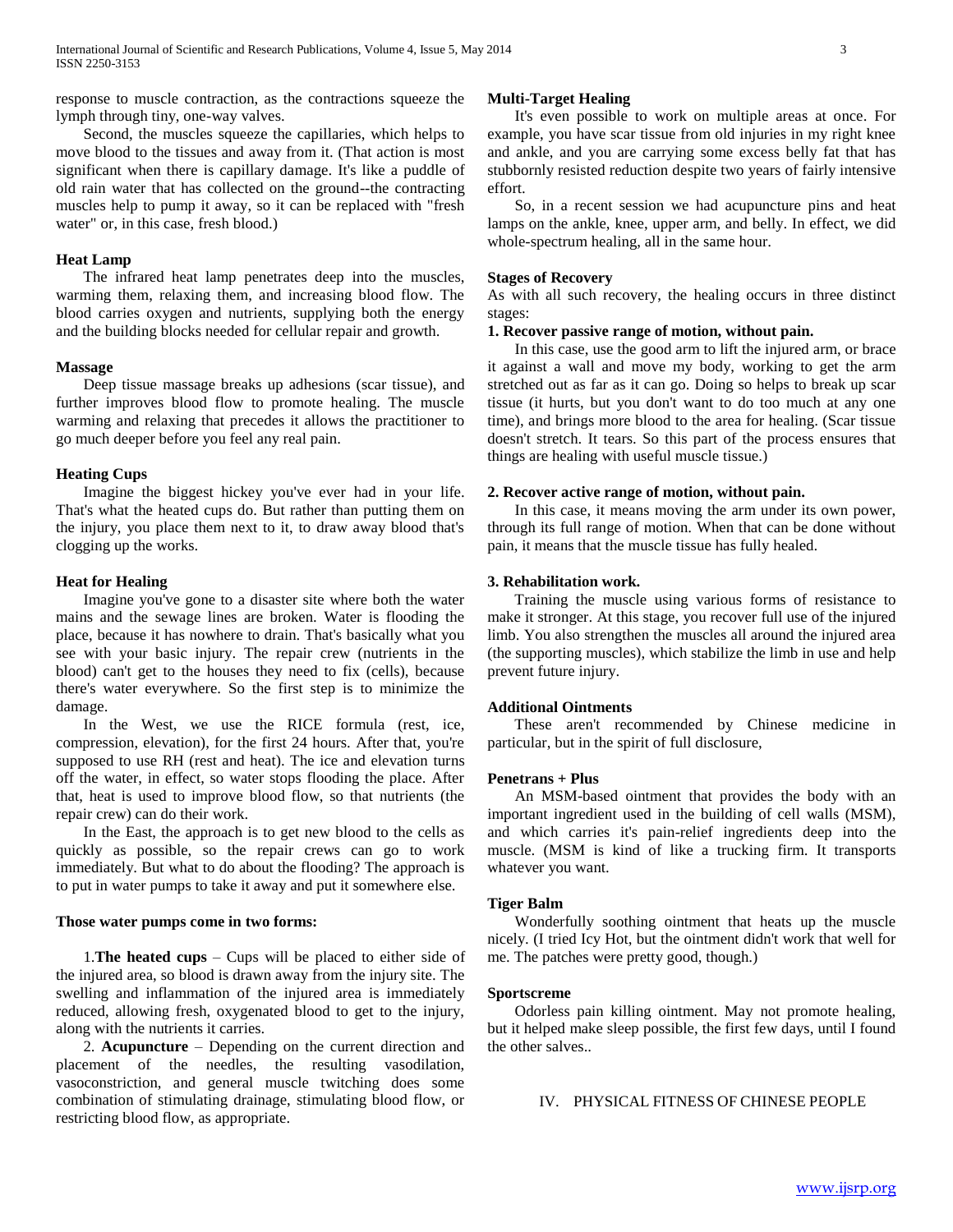The "Physical Health Law of the People's Republic of China" was adopted in 1995. In the same year, the State Council promulgated the "Outline of Nationwide Physical Fitness Program", followed by a series of rules and regulations. A survey released by the State Physical Culture Administration indicates that at present 33.9% of the population between 7 and 70 exercise regularly and 60.7 percent of the urban population go to sports clubs to engage in fitness activities. It is expected that by the end of 2005, 37 percent of China's total population will participate in regular physical exercises, and that over 95 percent of students will meet the National Physical Exercise Standard. Aiming to improve the health and the overall physical condition of the general population, the Nationwide Physical Fitness Program, with an emphasis on young people and children, encourages everyone to engage in at least one sporting activity every day, learn at least two ways of keeping fit and have a health examination every year.

 In this 15 year long program, the government aims to build a sport and health-building service system for the general public. There are about 620,000 gymnasiums and stadiums across China, most of them open to and widely used by the general public. Outdoor fitness centers have been installed in urban communities in public parks, squares, schoolyards, and other convenient locations. All communities and neighborhoods in Beijing are equipped with fitness facilities that meet the national standard. Building on what it already had, Tianjin has instituted large-scale expansion of its outdoor and indoor fitness facilities and stadiums. 2004 saw the completion of China's first large fitness arena with a floor area in excess of 10,000 sq m, etc.

 Starting in 2001, the State Physical Culture Administration has set aside the proceeds of the sports lottery as pilot funds, in order to build "China Sports Lottery Nationwide Physical Fitness Centers" as pilot projects in 31 large and medium-sized cities throughout the country, including Dalian, Beijing and Changchun. Some of these centers have already been built. Meanwhile, some 196 million yuan of sports lottery proceeds were used to construct public sporting facilities in China's lessdeveloped western areas and in the Three Gorges region of the Yangtze River, supporting 101 counties and towns.

 The role of the sports managers has become very significant in the wake of the excellent performance of Chinese sportsmen in individual and team sports has become very significant. As he has to look after the health of the players and to get the injuries received during the run of the play healed in a professional way. So the Chinese sports organizers have stressed on this factor to keep their players in trim.

## V. CHINA'S RISE IN SPORTS

 Ping pong is the official name for the sport of table tennis in China. Apart from the national representative team, the table tennis community in China continues to produce many worldclass players, and this depth of skill allows the country to continue dominating recent world titles after a short break during the 1990s. The overwhelming dominance of China in the sport has triggered a series of rules changes in the International Table Tennis Federation and as part of the Olympics. Ma Long is currently one of the highest-ranked Chinese table tennis players, and the highest-ranked player in the world. Deng Yaping is

regarded by many as one of the greatest table tennis players of all time. Table tennis is the biggest amateur recreational sport in China today, with an estimated 300 million players.

 China led the gold medal count (51) at the 2008 Summer Olympics, which were held in Beijing from 8 August to 24 August 2008 which number 8 is the lucky number which is associated with prosperity and confidence in Chinese culture. China will also host the 2014 Youth Olympic Badminton, football, basketball and table tennis are the main sports in China. Prior to the 1990s, sport in China, as in some other countries, was completely government-funded. Some top athletes had quit at the height of their careers because they were uncertain about life post retirement. The situation began to change in 1994 when Chinese football became the first sport to take the professionalization road and in its wake similar reforms were carried out in basketball, volleyball, ping pong and weiqi. The process brought with it commercialization; sport associations became profit-making entities and a club system came into being; professional leagues formed, improving China's sports environment; and commercial management systems took shape. The professionalization of sports has encouraged the emergence of a sports management market and business-structured systems. Sports club operations now cover ticket sales, advertising, club transfers, commercial matches, television broadcasting and other commercial activities. Another aspect of the reform is that some Chinese athletes have joined foreign professional leagues. For instance, basketball star Yao Ming entered the NBA in the 2002 draft.

 Games from 16 to 28 August 2014 and will continue the fever for bidding for 2030 or 2038 Winter Olympics and will choose a Chinese city which will host.

#### **REFERENCES**

- [1] Marx, John (2010). Rosen's Emergency Medicine: concepts and clinical practice 7th edition. Philadelphia, PA: Mosby/Elsevier. ISBN 978-0-323- 05472-0.
- [2] Tintinalli, Judith E. (2010). Emergency Medicine: A Comprehensive Study Guide (Emergency Medicine (Tintinalli)). New York: McGraw-Hill Companies. ISBN 0-07-148480-9.
- [3] Overview of NBA development in China at "ChinaWikipedia"
- [4] http://www.google.com/hostednews/canadianpress/article/ALeqM5iBp5mn cI42R4cr Qcytni\_kCHMmxA
- [5] China on the way into the bandy family
- [6] Young Curling Hopefuls Eye Sweeping Success china.org.cn
- [7] Macur, Juliet (2010-02-16). "China Ends Russian Winning Streak in Pairs With a One-Two Punch". The New York Times. Retrieved 2010-05-23.
- [8] Susan Brownell: Training the Body for China: Sports in the Moral Order of the People's Republic, University of Chicago Press, 1995, ISBN 0-226- 07647-4
- [9] Dong Jinxia: Women, Sport and Society in Modern China: Holding Up More Than Half the Sky, Routledge, 2002, ISBN 0-7146-8214-4
- [10] Guoqi Xu: Olympic Dreams: China and Sports, 1895-2008, Harvard University Press, 2008, ISBN 0-674-02840-6
- [11] Hong Fan: Footbinding, Feminism and Freedom: The Liberation of Women's Bodies in Modern China (Cass Series—Sport in the Global Society), Paperback Edition, Routledge 1997, ISBN 0-7146-4334-3
- [12] Andrew D. Morris: Marrow of the Nation: A History of Sport and Physical Culture in Republican China, University of California Press, 2004, ISBN 0- 520-24084-7
- [13] James Riordan, Robin Jones (ed.): Sport and Physical Education in China, Routledge 1999, ISBN 0-419-22030-5